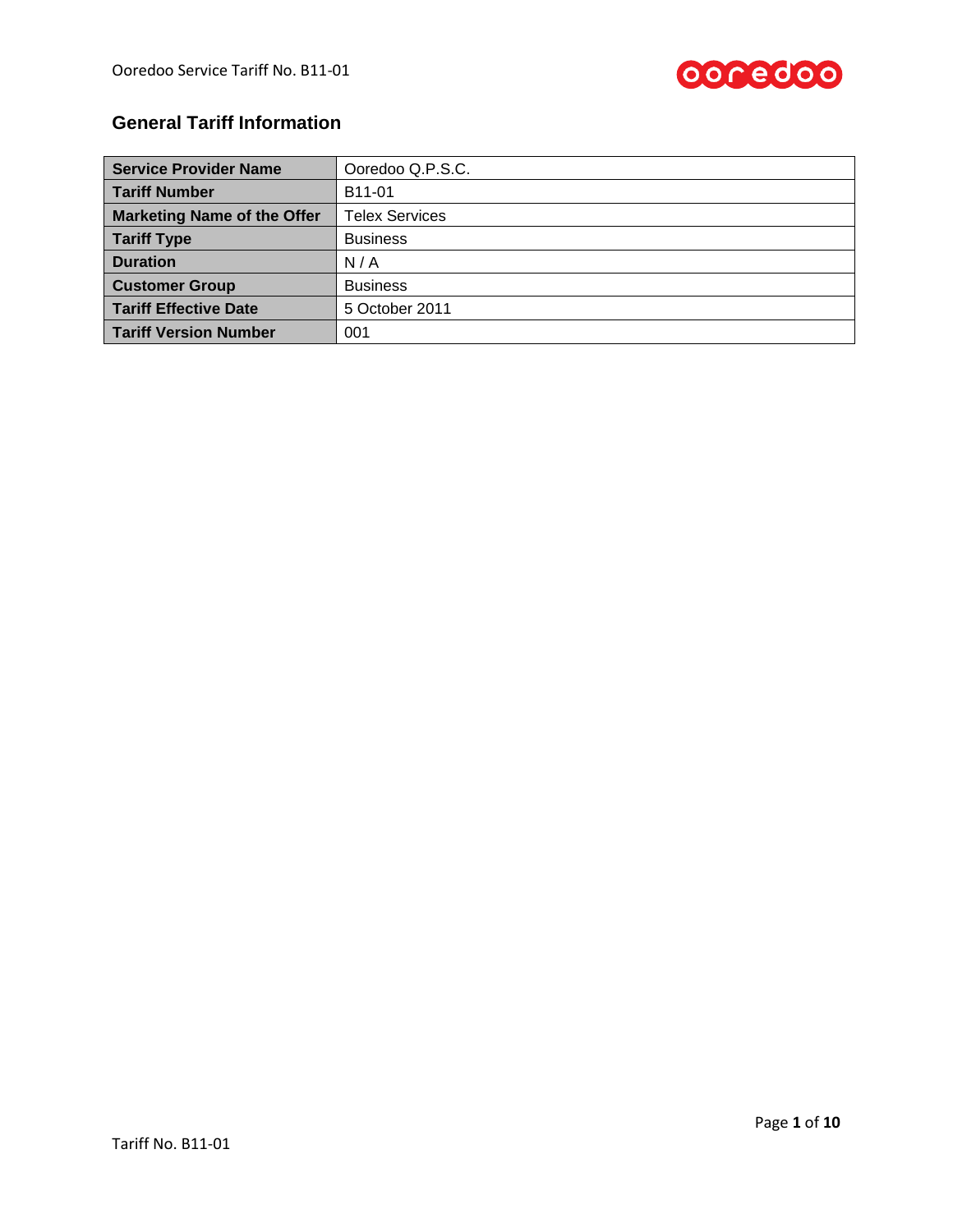

## **1. Definitions**

1.1. OLO: Other Licensed Operator 1.2. Ooredoo: Ooredoo Q.P.S.C.

1.2. Subscriber: The person or entity that enters into an agreement with Ooredoo to receive and pay for Service.

1.3. User: The natural person who actually uses the service.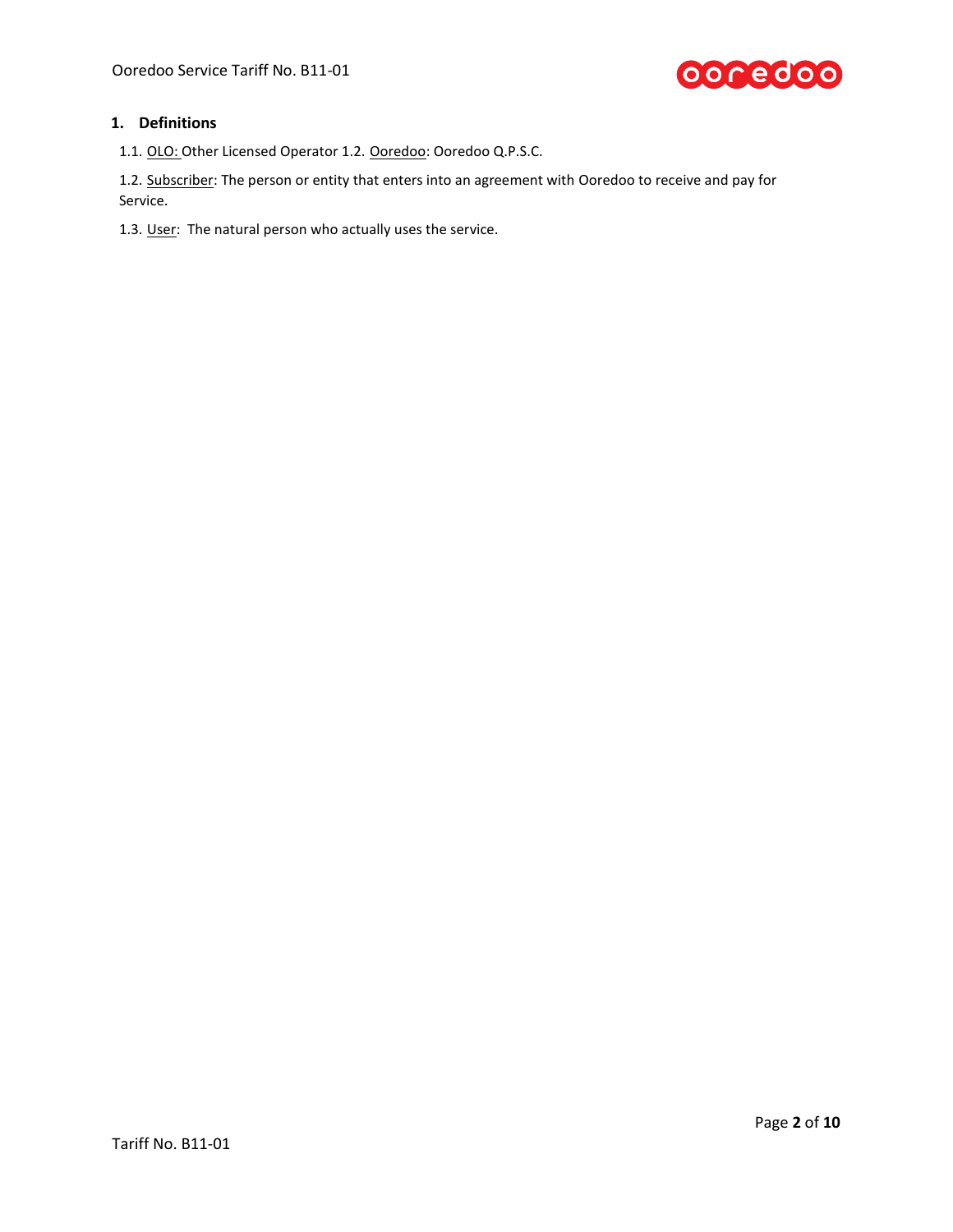

## **2. Tariff Terms and Conditions**

- 2.1. This Tariff is for a permanent standard service.
- 2.2. This tariff contains charges and conditions applicable to the provision of Telex Service.
- 2.3. These terms and conditions are in addition to the terms and conditions specified in other tariffs, and Master Services Agreement for Business Services where referenced.
- 2.4. From time to time Ooredoo may publish promotions and readjustments by various means. Such promotions and readjustments will automatically modify this Tariff (subject to CRA approval and publication on Ooredoo website).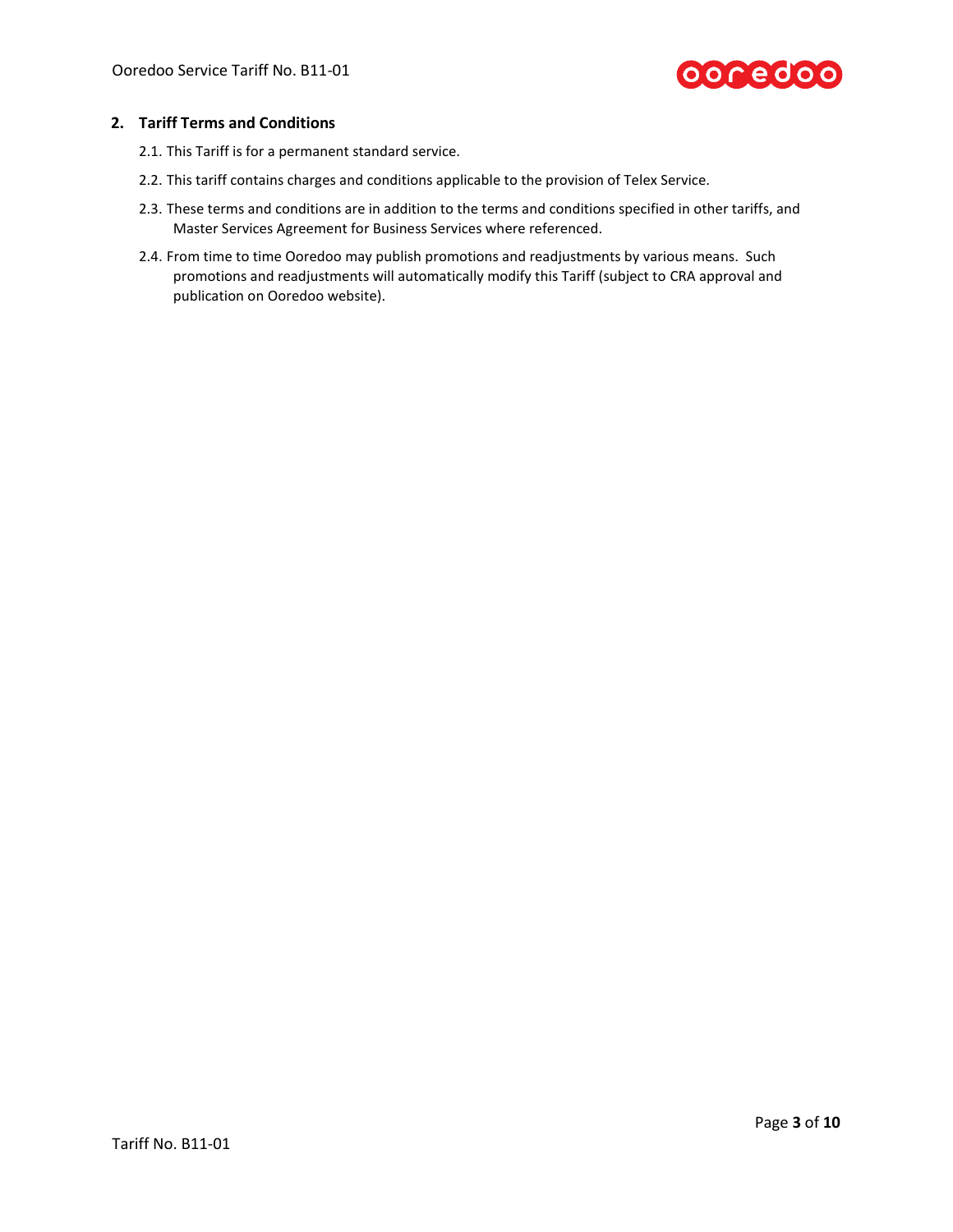

#### **3. Service Description:**

3.1. Telex is a fully automated international and national teleprinter exchange (telex) service is operated in Qatar. The service allows Users to send text based messages.

## **4. Features**

4.1. N/A

# **5. Service Features and Charge Rates**

- 5.1. Telex calls within the state of Qatar are charged at 0.25 QR/minute
- 5.2. International Telex calls are rated as follow:

| Country                    | <b>Access code</b> | QR/min |
|----------------------------|--------------------|--------|
| Afghanistan                | 79                 | 15     |
| Alaska                     | 200                | 16     |
| Albania                    | 604                | 14     |
| Algeria                    | 408                | 9.6    |
| Andorra                    | 590                | 12     |
| Angola                     | 991                | 16     |
| Anguilla                   | 391                | 16     |
| Antigua & Barbuda          | 393                | 16     |
| Argentina                  | 33                 | 16     |
| Armenia                    | 684                | 12.8   |
| Aruba                      | 303                | 16     |
| Ascension                  | 939                | 16     |
| Australia                  | 71                 | 12.8   |
| <b>Australian Ext Terr</b> | 766                | 16     |
| Austria                    | 47                 | 9.6    |
| Azerbaijan                 | 784                | 12.8   |
| Azores                     | 404                | 12     |
| <b>Bahamas</b>             | 297                | 16     |
| Bahrain                    | 490                | 3.5    |
| Bangladesh                 | 780                | 12     |
| <b>Barbados</b>            | 392                | 16     |
| <b>Belarus</b>             | 681                | 12.8   |
| Belgium                    | 46                 | 9.6    |
| <b>Belize</b>              | 371                | 16     |
| Benin                      | 972                | 16     |
| Bermuda                    | 290                | 16     |
| Bhutan                     | 890                | 16     |
| <b>Bolivia</b>             | 309                | 16     |
| <b>Bosnia</b>              | 600                | 14     |
| Botswana                   | 962                | 12.8   |
| Brazil                     | 38                 | 16     |
| <b>Brunei</b>              | 809                | 16     |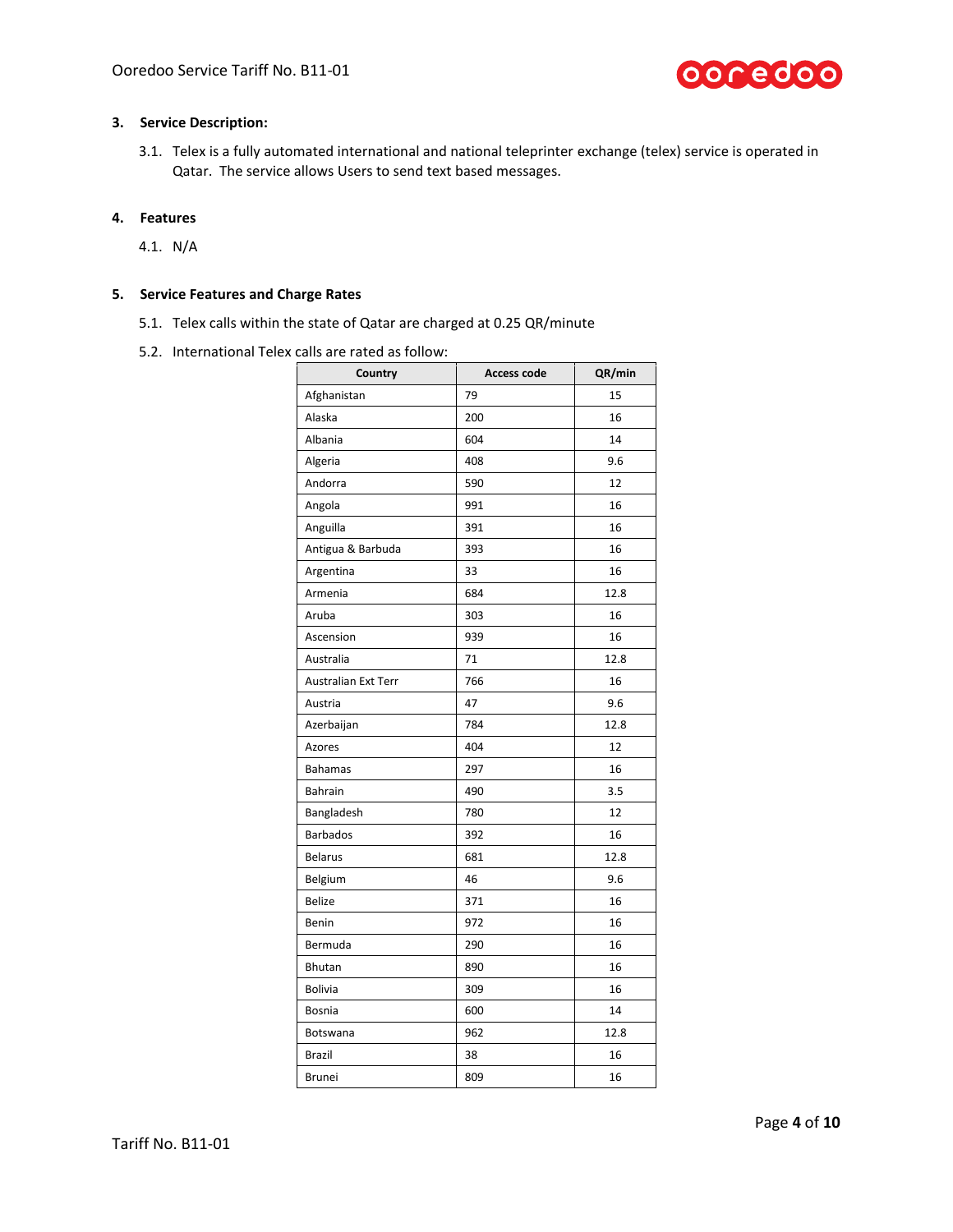

| <b>Bulgaria</b>          | 67      | 14    |
|--------------------------|---------|-------|
| <b>Burkina Fasso</b>     | 978     | 16    |
| Burma (Myanmar)          | 83      | 15    |
| Burundi                  | 903     | 16    |
| Cameroon                 | 970     | 16    |
| Canada                   | 021/026 | 12.8  |
| Canary Islands           | 52      | 12    |
|                          |         |       |
| Cape Verde Islands       | 993     | 16    |
| Cayman Islands           | 293     | 16    |
| Central African Rep      | 971     | 16    |
| Chad                     | 976     | 16.   |
| Chile                    | 34      | 16    |
| China                    | 85      | 16    |
| Christmas Islands        | 7178    | 16    |
| Cocos (Keeling Islands)  | 7167    | 16    |
| Colombia                 | 35      | 16    |
| Comoros                  | 994     | 16    |
| Congo                    | 981     | 16    |
| Cook Island              | 0772    | 16    |
| Costa Rica               | 0376    | 16    |
| Croatia                  | 0599    | 14    |
| Cuba                     | 028     | 16    |
| Cyprus                   | 0605    | 12    |
| Czech Republic           | 066     | 14    |
| Denmark                  | 055     | 12    |
| Diego Garcia             | 0938    |       |
| Djibouti                 | 0979    | 12    |
| Dominica                 | 0394    | 16    |
| Dominican Rep            | 0201/2  | 16    |
| East Timor               |         | ÷,    |
| Ecuador                  | 0308    | 16    |
| Egypt                    | 091     | 12    |
| Eire                     | 0500    | 12    |
| El Salvador              | 0373    | 16    |
| <b>Equatorial Guinea</b> | 0999    | 16    |
| Eritrea                  | 0920    | ÷,    |
| Estonia                  | 0537    | 12.8  |
| Ethiopia                 | 0980    | 12.8  |
| <b>Falkland Islands</b>  |         | 16.00 |
| Faroe Islands            |         | 100   |
| Fed States of Micronesia |         |       |
| Fiji                     |         | 2.80  |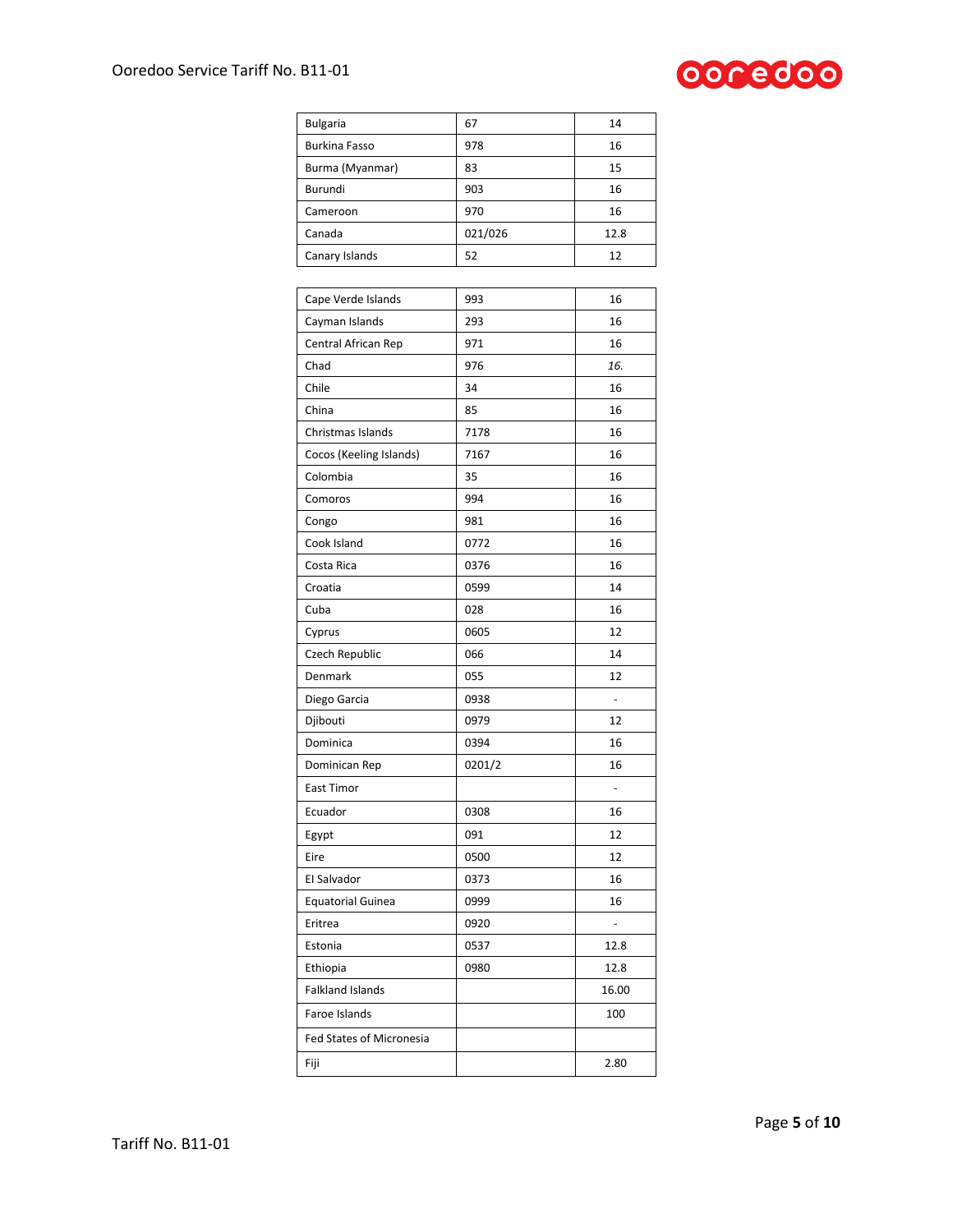

| Finland              | 057  | 12                |
|----------------------|------|-------------------|
| France               |      |                   |
| French Guiana        |      | 12.8              |
| French Polynesia     |      |                   |
| Gabon                | 0973 | 16                |
| Gambia               | 0998 | 16                |
| Georgia Rep          | 0683 | 12.8              |
| Germany              | 041  | 12                |
| Ghana                | 094  | 16                |
| GibraTtar            | 0405 | 12                |
| Greece               | 0601 | 12                |
| Greenland            | 0503 | 12                |
| Grenada              | 0395 | 16                |
| Guadeloupe           | 0299 | 12.8              |
| Guam                 | 0700 | 16                |
| Guatemala            | 0372 | 16                |
| Guinea Bissau        | 0969 | 16                |
| Guinea Rep           | 0995 | 16                |
| Guyana               | 095  | 16                |
|                      |      |                   |
| Haiti                | 0203 | 16                |
| Hawaii               |      | $\qquad \qquad -$ |
| Honduras             | 0374 | 16                |
| Hong Kong            | 0802 | 12.8              |
| . Hungary            | 061  | 14                |
| Iceland              | 0501 | 12                |
| India                | 081  | 12                |
| Indonesia            | 73   | 16                |
| Iran'                | 88   | 7.6               |
| Iraq                 | 491  | 7.6               |
| Italy                | 43   | 12                |
| <b>Ivory Coast</b>   | 983  | 16                |
| Jamaica              | 291  | 16                |
| Japan                | 72   | 12.8              |
| Jordan               | 493  | 7.6               |
| Kampuchea (Cambodia) | 807  | 16                |
| Kazakhstan           | 785  | 12.8              |
| Kenya                | 987  | 12.8              |
| Kiribati             | 761  | 16                |
| Korea North          | 899  | 12.8              |
| Korea South          | 801  | 16                |
| Kuwait               | 496  | 3.5               |
| Kyrgystan            | 788  | 12.8              |
|                      |      |                   |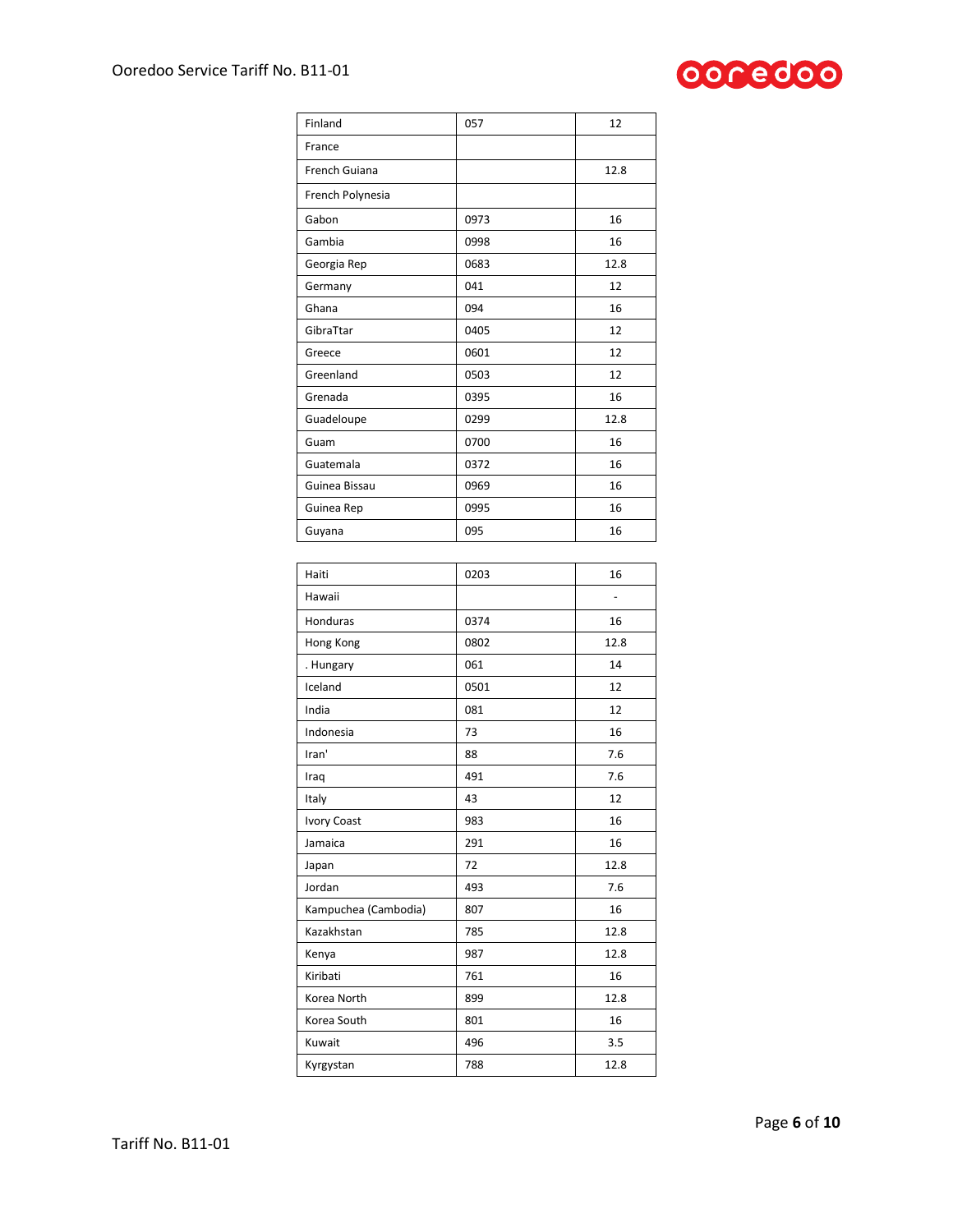

| Laos                       | 804                      | 16    |
|----------------------------|--------------------------|-------|
| Latvia                     | 538                      | 12.8  |
| Lebanon                    | 494                      | 7.6   |
| Lesotho                    | 963                      | 12.8  |
| Liberia                    |                          |       |
| Libya                      | 901                      | 9.6   |
| Liechtenstein              | 45                       |       |
| Lithuania                  |                          | 12.80 |
| Luxembourg                 | 402                      | 12    |
| Macau                      |                          |       |
| Macedonia                  | 597                      |       |
| Madagascar                 | 986                      | 16    |
| Madeira                    | 404                      | 12    |
| Malawi                     | 904                      | 12.8  |
| Malaysia                   | 84                       | 12    |
| <b>Maldives</b>            | 896                      | 15    |
| Mali                       | 985                      | 16    |
| Malta                      | 40316                    | 12    |
| Mariana Island             | 760                      | 16    |
| Marshall Island            | 765                      | 16    |
| Martinique                 | 298                      | 12.8  |
| Mauritania                 | 974                      | 12    |
| Mauritius                  | 966                      | 16    |
| Mayotte                    | $\overline{\phantom{0}}$ |       |
| Mexico                     | 22                       | 16    |
| Moldova                    | 682                      | 12.8  |
| Monaco                     | 42                       | 12    |
| Mongolia                   | 800                      | 16    |
| Montserrat                 | 396                      | 16    |
| Morocco                    | 407                      | 9.6   |
| Mozambique                 | 992                      | 16    |
|                            |                          |       |
| Namibia                    | 908                      | 16    |
| Nauru                      | 775                      | 16    |
| Nepal                      | 891                      | 15    |
| <b>Netherland Antilles</b> | 390                      | 16    |
| Netherlands                | 44                       | 12    |

New Caledonia 2006 2016 New Zealand 74 12.8 Nicaragua 375 16 Niger 12.8 Nigeria 12.8 Niue Island 776 and 776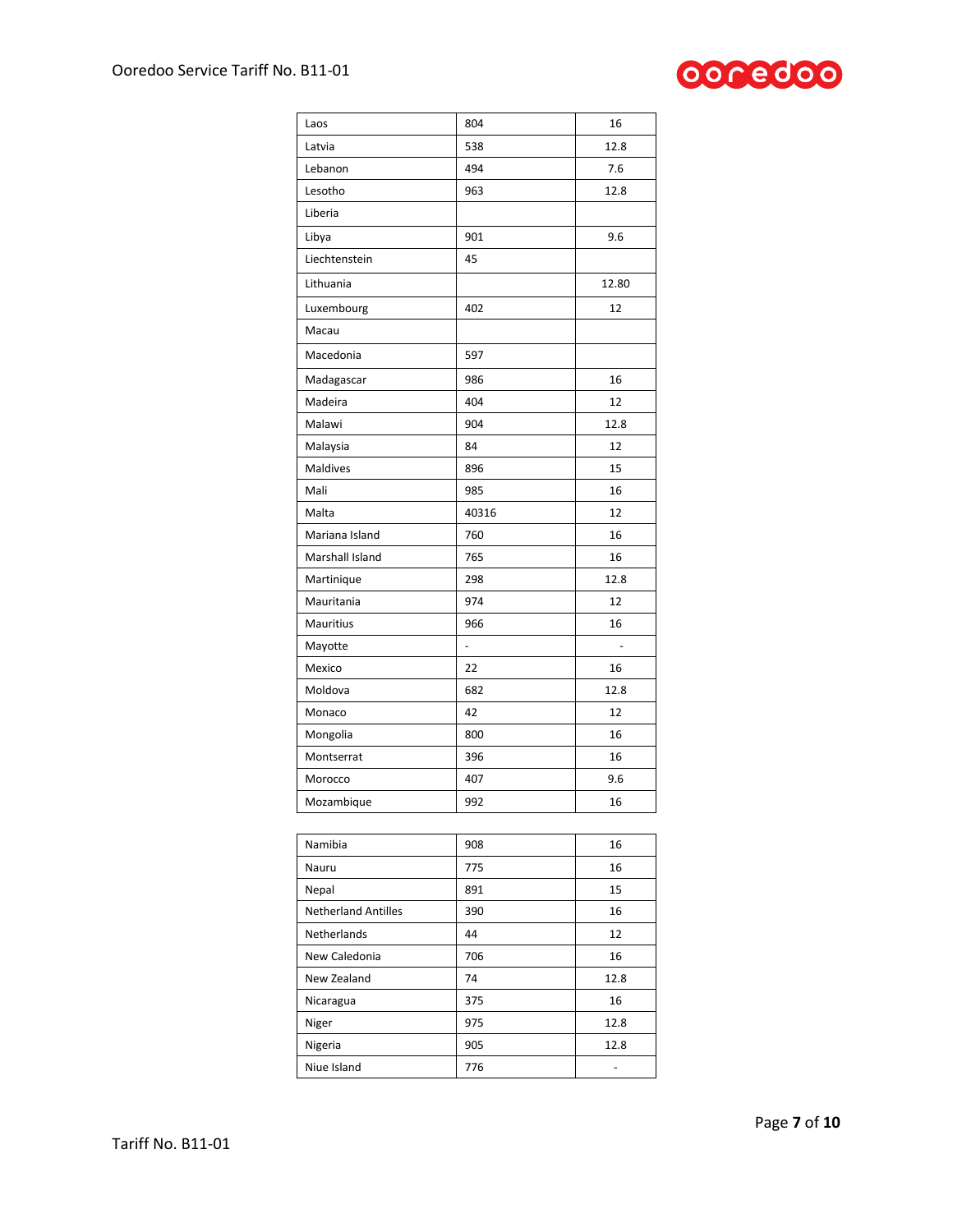

| Norfolk Island           | 766    | 16        |
|--------------------------|--------|-----------|
| Norway                   | 56     | 12        |
| Oman, Sultanate of       | 498    | 3.5       |
| Pakistan                 | 82     | 15        |
| Palau                    | 763    | 16        |
| Palestine                | -      |           |
| Panama                   |        | 16        |
| Papua New Guinea         | 703    | 12.8      |
| Paraguay                 | 305    | 16        |
| Peru                     | 36     | 16        |
| Philippines              |        | 16        |
| Poland                   | 63     | $1 + .00$ |
| Portugal                 | 404    | 12        |
| Puerto Rico              | 0205/6 | '16:00    |
| Reunion                  | 961    | '12.80    |
| Romania                  | 65     | 14;00     |
| Russia                   | 1'0785 | 12;80     |
| Rwanda                   | "0909  | 16        |
| Samoa US                 | 782    | 16        |
| Samoa Western            | 779    | 12.80.    |
| San Marino               | 505    | 12        |
| Sao Tome Principe        | 967    | 16        |
| Saudi Arabia, Kingdom of | 495    | 3.5       |
| Senegal                  | 906    | 16        |
| Seychelles               | 965    | 16        |
| Sierra Leone             | 998    | 16        |
| Singapore                | 87     | 12        |
| Slovak Rep               | 666    | 14        |
| Slovenia                 | 598    | 14        |
| Solomon Islands          | 778    | 16        |
| Somalia                  | 900    | 12        |
| South Africa             | 95     | 16        |
| Spain                    | 52     | 12        |
| Sri Lanka                | 803    | 15        |
| St Helena                | 960    | 16        |
| <b>St Kilts Nevis</b>    | 397    | 16        |
| St Lucia                 | 398    | 16        |
| St Pierre Et Miquelon    | 204    | 12.8      |
| <b>St Vincent</b>        | 399    | 16        |
| Sudan                    | 984    | 9.6       |
| Surinam                  | 304    | 12.8      |
| Swaziland                | 964    | 16        |
| Sweden                   | 54     | 12        |
| Switzertand              | 45     | 12        |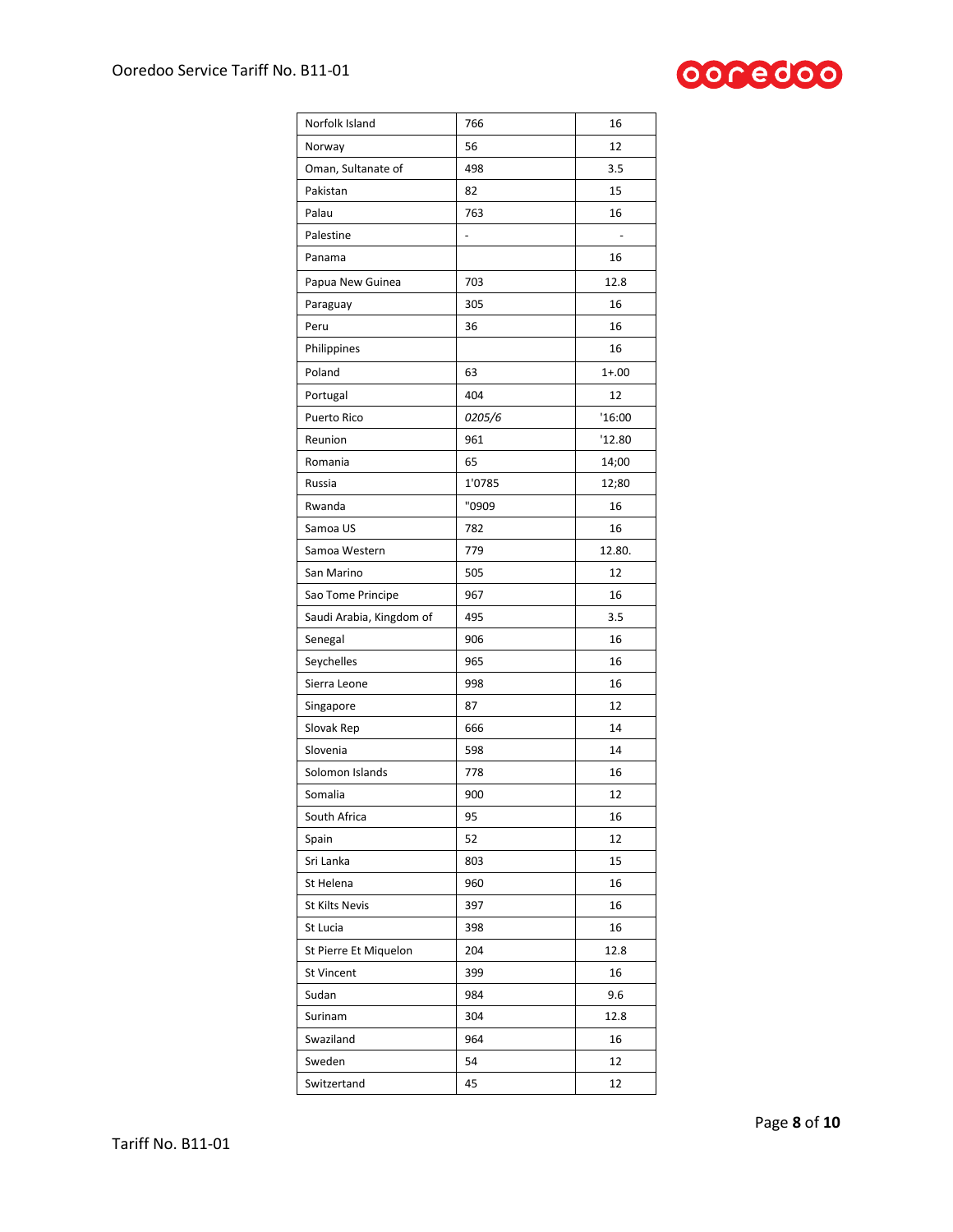

| Syria                    | 492     | 7.6   |
|--------------------------|---------|-------|
| Tahiti                   |         | 16    |
| Taiwan                   | 0785/9  | 12.8  |
| Tajikistan               | 787     | 12.8  |
| Tanzania                 | 989     | 12.8  |
| Thailand                 | 86      | 12.8  |
| Togo                     | 977     | 16    |
| Tokelau                  | -       |       |
| Tonga                    | 777     | 16    |
| Trinidad & Tobago        | 294     | 16.00 |
| Tunisia                  | 109     | 9.6   |
| Turkey                   | 607     | 12    |
| Turkmenistan             | 789     | 12.8  |
| Turks & Caicos Isl       | 296     | 16    |
| Tuvalu                   | 774     | 16    |
| <b>UAE</b>               | 893     | 3.5   |
| Uganda                   | 988     | 12.8  |
| UK                       | 51      | 9.6   |
| Ukraine                  | 680     | 12.8  |
| Uruguay                  | 32      | 16    |
| <b>USA</b>               | 023/025 | 16    |
| Uzbekistan               | 786     | 12.8  |
| Vanuatu                  | 771     | 16    |
| Vatican                  | 504     | 12    |
| Venezuela                | 31      | 16    |
| Vietnam                  | 805     | 16    |
| Virgin Islands (British) | 292     | 16    |
| Virgin Islands (US)      | 208     | 16    |
| Wallis & Futuna          | 707     | 16    |
| Yemen                    | 895     | 7.6   |
| Yugoslavia               | 62      | 14    |
| Zambia                   | 902     | 12.8  |
| Zimbabwe                 | 907     | 16    |

#### **6. Service Provider obligations**

6.1. Commencement of Service: You will be assigned a fixed phone number according to availability. The Service shall commence from the Service connection date.

#### **7. Subscriber obligations**

7.1. You must subscribe to receive Ooredoo Business Landline Service in order to be able to subscribe for Telex Service.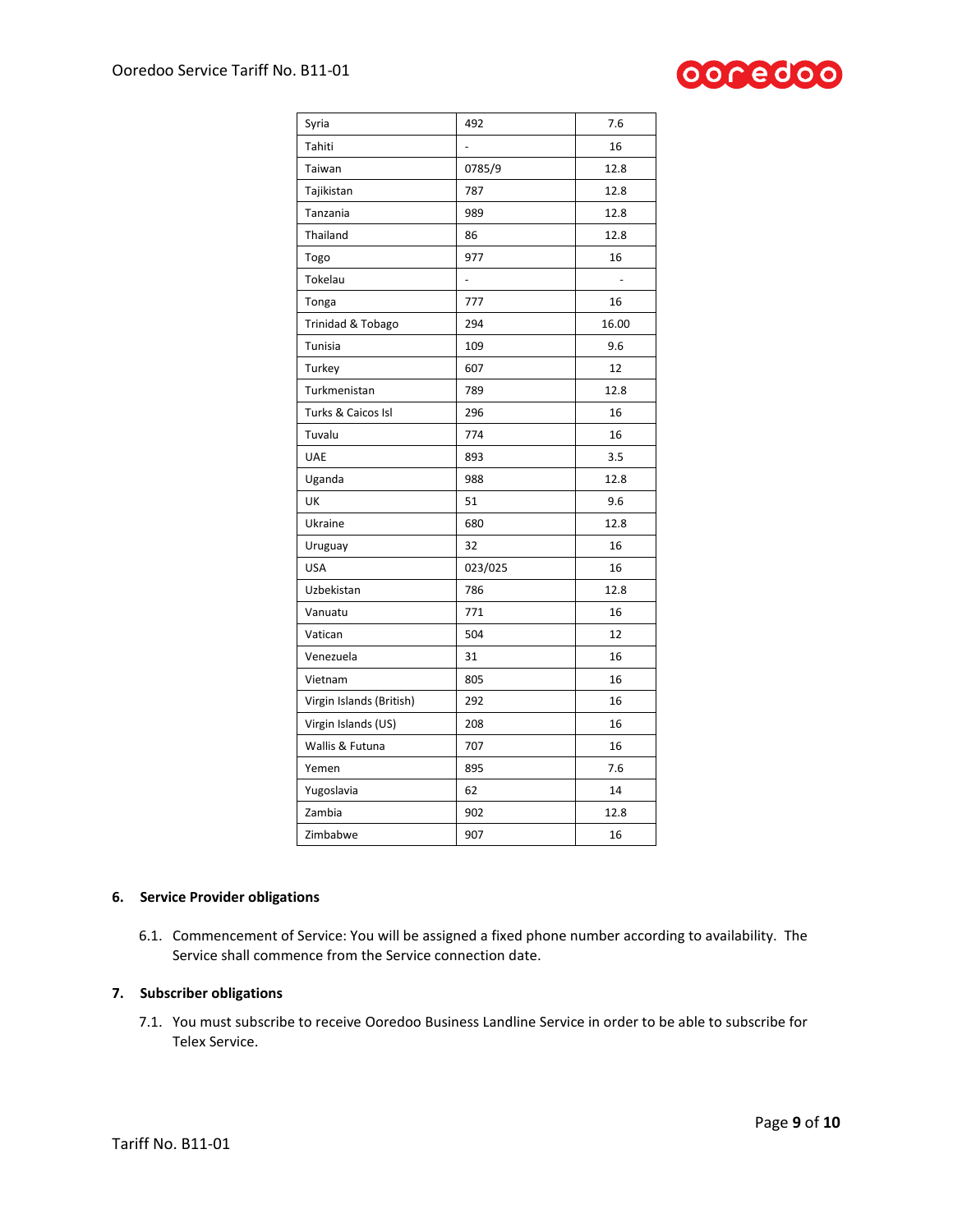

- 7.2. Equipment: Subscribers may acquire equipment that they intend to use to receive the service from a third-party, provided that all equipment used to connect to Ooredoo's networks and facilities is approved by CRA and is compliant with current requirements for technical standards and specifications as stated in the Master Service Agreement, Article 6.3 (Connecting Subscriber Equipment).
- 7.3. The customer shall comply with any reasonable request by Ooredoo concerning the configuration of their devices and/or the use of the Service.
- 7.4. The subscriber undertakes to use the service personally and for their private interest, and shall not transfer the service or assign it to a third party without obtaining Ooredoo's prior written consent.

\*\*\*END OF TARIFF\*\*\*